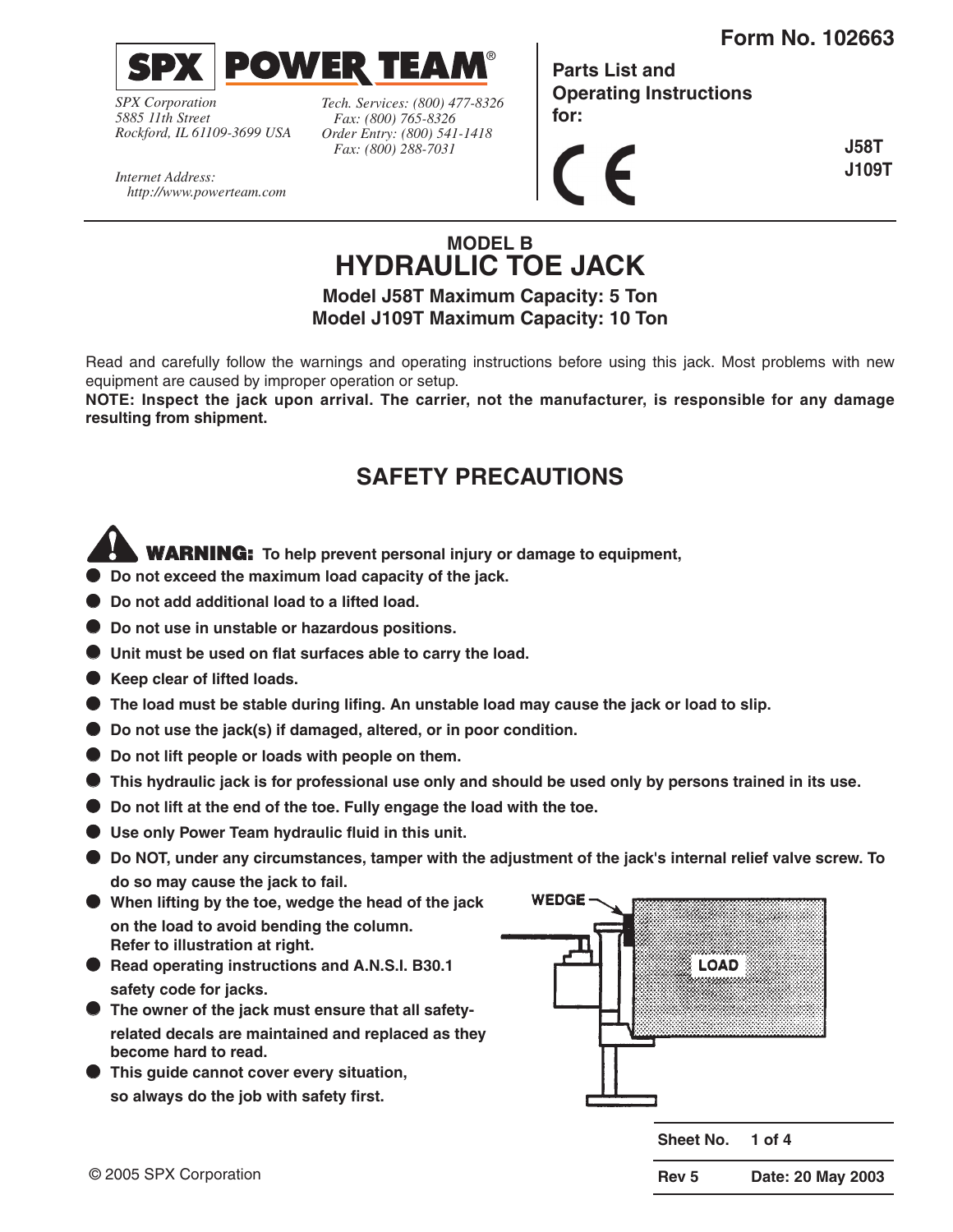# **OPERATION OF THE JACK**

#### **IMPORTANT: Do not carry the jack by the jacking lever.**

### **Lifting a Load**

1. Position the load on the toe of the jack.

**WARNING: Do not lift a load on the end of the toe. Fully engage the load with the toe. IMPORTANT: When lifting by the toe, wedge the head of the jack on the load to avoid bending the column.**

- 2. Turn the release valve knob in a clockwise direction until it is snug.
- 3. Pump the jacking lever in an up and down motion.

### **Lowering a Load**

1. Slowly loosen the release valve knob by turning it in a counterclockwise direction. The more the knob is loosened, the faster the load will be lowered. To stop the jack from lowering a load, tighten the release valve knob by turning it in a clockwise direction.

# **DISASSEMBLY OF THE JACK**

#### **NOTE: Refer to parts lists on pages 3 and 4.**

### **Draining the Jack**

- 1. Extend the jack to full stroke. Wedge the toe of the jack on the base to hold in this position.
- 2. Remove the cylinder plug (6) and drain oil.

### **Disassembly of the Pump**

- 1. Remove the hinge pin (41).
- 2. Pull out the lever assembly (2), piston (25), and connecting link (5).
- 3. Remove the four screws (30) that hold the pump to the reservoir. Separate the pump from the reservoir.
- 4. Remove the bladder (21) and drain the oil from it. Using a clean, absorbent cloth, wipe any remaining oil out of the bladder.

### **Disassembly of the Cylinder**

- 1. Remove the spring clip (14) with a locking pliers.
- 2. Pull out the cylinder rod/base plate assembly (9) and the toe (16) from the jack body.
- 3. Heat the cylinder guide (8) slightly to soften the locking compound on the threads. Disassemble it from the cylinder rod.
- 4. Remove the o-ring (13) and U-cup (15) from the toe.

### **Disassembly of the Pump**

- 1. Unthread the inlet check valve body (23).
- 2. Remove the inlet check found at the bottom of the body by unscrewing the hollow lock screw (22). Remove the ball (12) and spring (17).
- 3. Remove the breather valve screw (35) found at the top of the pump barrel (31) and remove the replaceable seat (36), ball (38) and spring (37).
- 4. Remove the outlet check valve (11) found between the o-rings (27).
- 5. Remove allen screw (47), and remove the release valve knob (46).
- 6. Remove the retaining ring (45) before removing the release valve assembly (48).
- 7. Using a small press or a mallet and a piece of soft metal tubing, push the piston cartridge (32) out of the pump body.
- 8. Remove the o-ring (29), wiper (33), and U-cup (28).

### **Disassembly of the Release Valve**

**WARNING: The release valve assembly should NOT be disassembled as it will affect the relief valve setting which may result in damage to the jack or injury to the operator.**

### **Lever Disassembly**

1. Remove the pins (4) that will make it possible to separate the lever (2), piston (25) and link (5).

**NOTE: Clean all jack parts (except o-rings, wipers, and bladder) with a degreasing agent and dry completely.**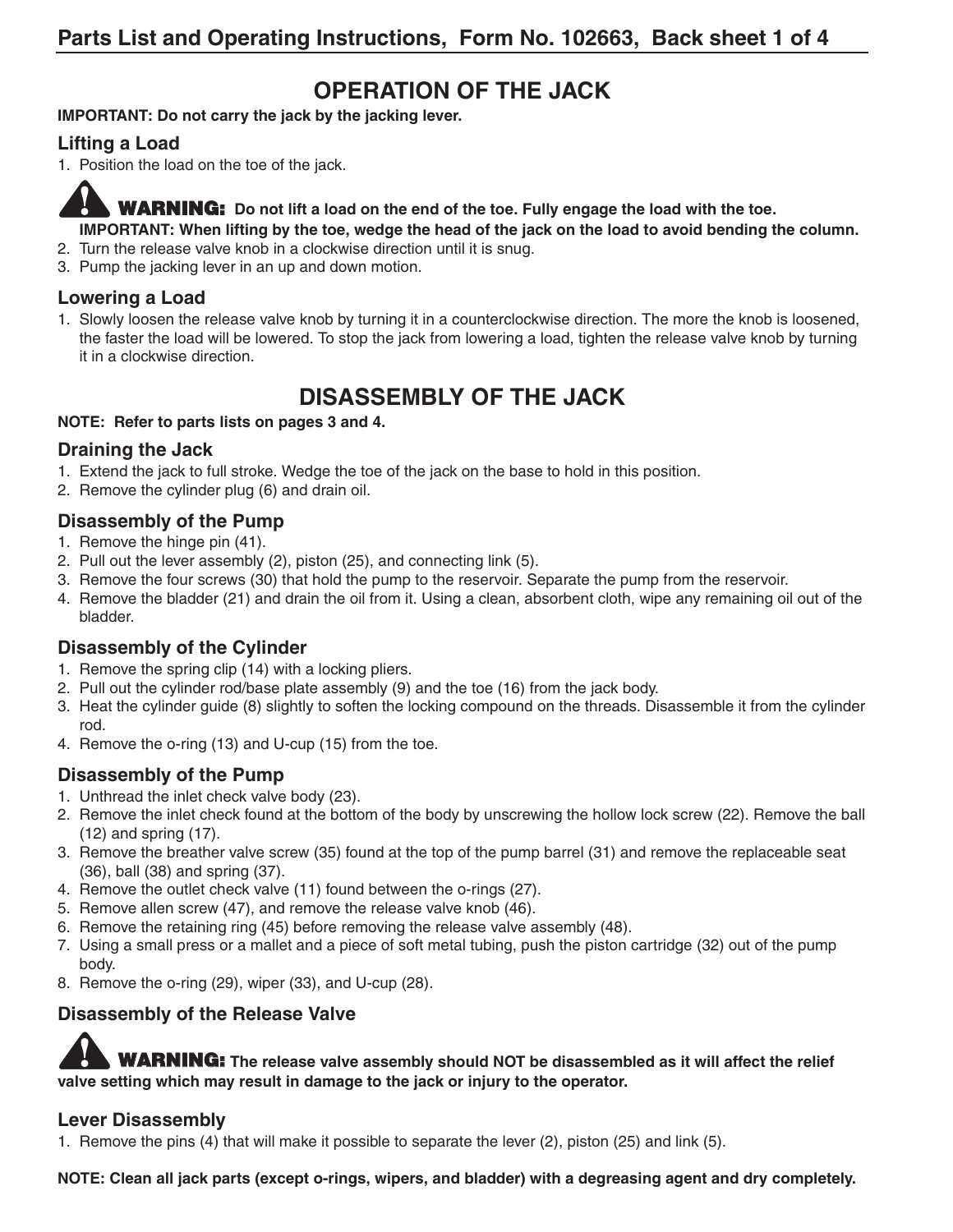# **ASSEMBLY OF THE JACK**

### **Assembly of the Cylinder**

- 1. Replace o-ring (13) and U-cup (15) on the toe (16).
- 2. Grease the bore of the toe (16) with a non-silicone lubricant.
- 3. Mount the toe (16) on the cylinder rod (9).
- 4. Tighten the guide (8) on the cylinder rod using a thread locking compound. Remove any excess compound.
- 5. Grease the exterior machined portion of the toe (16) with a non-silicone lubricant.
- 6. Assemble the cylinder rod/base plate assembly (9), the toe (16), and the guide (8) into the body of the jack.
- 7. Grease the rounded end of the spring stock (14) and drive it round end first into the hole at the base of the jack body using a pliers to guide the spring.

### **Assembly of the Pump**

- 1. Install o-ring (29), U-cup (28), and wiper (33) on the piston cartridge (32). Grease the pump barrel with a suitable lubricant.
- 2. Seat the piston cartridge assembly into its housing in the pump barrel (31) using a small mallet and a piece of soft metal.
- 3. Install the inlet check ball (12), spring (17), and hollow lock screw (22) to the end of its travel into the inlet valve body (23).
- 4. Replace copper washer (24) on the inlet valve body. Thread the valve body onto the pump barrel (31).
- 5. Reassemble the outlet check valve (11) into the pump barrel (31).
- 6. Reinstall the breather valve into the top of the pump barrel (31) by first installing the spring (37), then the ball (38) and breather seat (3).
- 7. Coat the inside of the jack body with a suitable lubricant to accept the pump body.

## **Assembly of the Release Valve**

- 1. Grease and replace o-ring (44).
- 2. Install the release valve assembly (48) in the pump body.
- 3. Install the retaining ring (45).
- 4. Install the release valve knob (46) and secure in place with allen screw (47).

## **Assembly of the Lever**

1. Using two pins (4), attach the connecting link (5) and the piston (25) to the lever (2). **IMPORTANT: Do NOT damage the piston. Piston surface must be completely free of nicks, scratches, or dents in areas that come in contact with the seals.**

## **Final Assembly**

- 1. Place the bladder (21) in the reservoir of the jack body.
- 2. Mount the pump into its housing on the jack body. Tap the pump into place with a mallet, while protecting the top of the pump with a piece of wood. Secure with four screws (30).
- 3. Position the jack vertically and hold it in the extended position by wedging the toe on the base.
- 4. Close the release valve.
- 5. Using a funnel and filter, fill the jack with Power Team hydraulic fluid through the cylinder plug (6) hole until full to the top of the cylinder cap thread.
- 6. Open the release valve and hold the breather valve ball (38) off its seat (36) with a pin or punch until oil with no air bubbles flows from the breather valve. Release the breather ball and top off the jack with hydraulic fluid to the top of the cylinder cap threads. Install the cylinder plug (6) and washer (7).
- 7. Fill the piston cavity with hydraulic fluid, open the release valve, and install the piston lever assembly with the pin, nut and washer.
- 8. Remove the wedge from under the toe and allow the cylinder to retact half way. Again, carefully open the breather ball (38) to expel any air still trapped in the bladder. Retract the piston completely.
- 9. Operate the pump lever several times. Close the release valve and operate the pump lever. If the pump piston does not make a full stroke, there is still some air trapped in the pump chamber. Turn the jack 90° so that it is resting on the back side of the hand grip and the jack column is horizontal. Operate the pump lever several times with the release knob closed. This will expel any air left in the pump chamber into the column chamber.

| Sheet No.        | 2 of 4            |
|------------------|-------------------|
| Rev <sub>5</sub> | Date: 20 May 2003 |

**Continued -**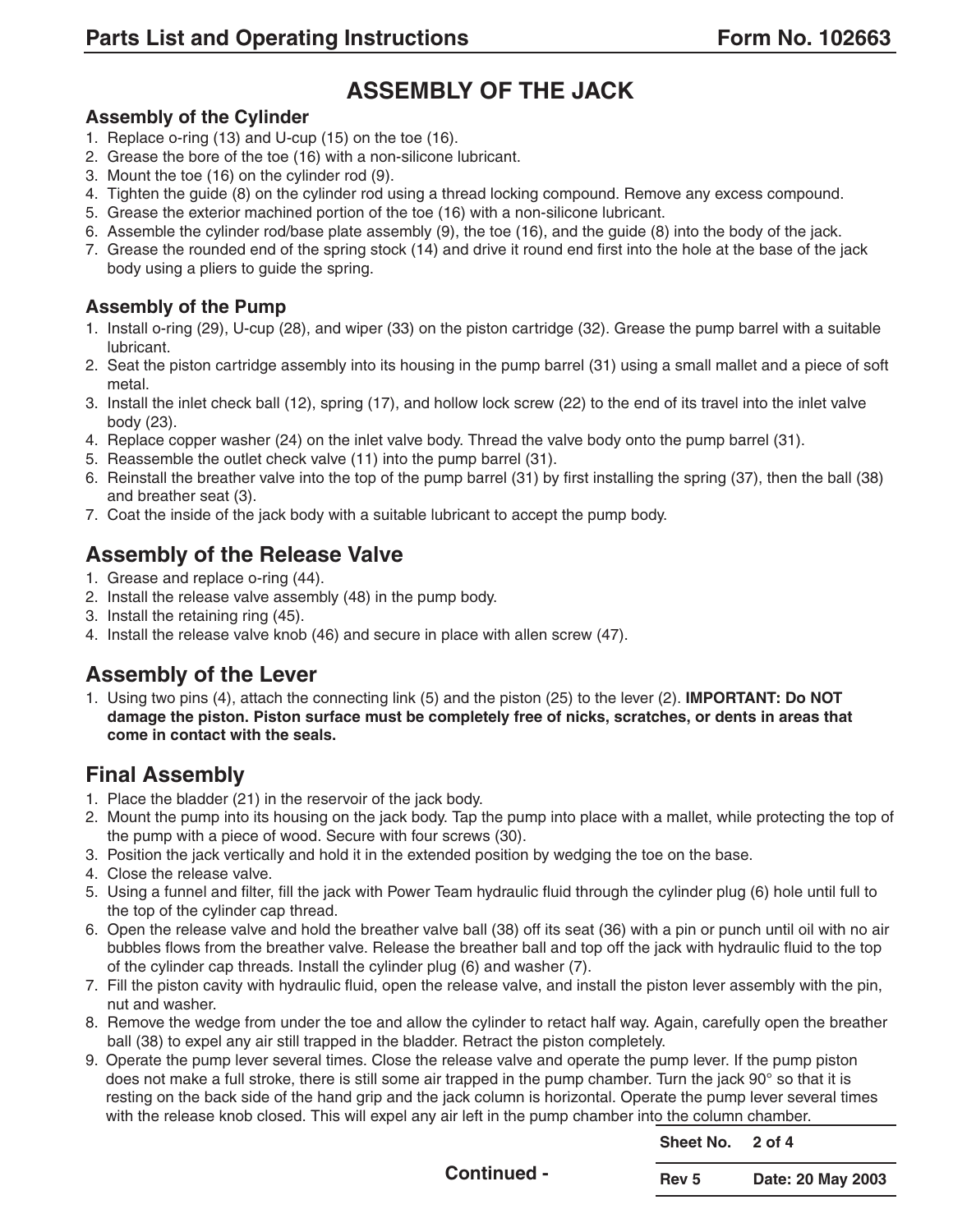### **Final Assembly (continued)**

- 10. Turn the jack back up so that it is again resting on the column foot. Pump the jack to its maximum extension and wedge the toe on the base. Loosen and remove the cylinder plug. Top off the cylinder again to the top of the cylinder cap threads and open the release valve. Allow the oil level to drop approximately 1" and close the release valve. Again, top off the cylinder with hydraulic fluid until flush with the top thread.
- 11. Reinstall the cylinder plug and tighten. Remove the wedge and allow the jack to fully retract. Close the valve pump to full extension and build pressure. Check for leaks. Retract the jack. Check for leaks.
- 12. Install protective screw (35) and washer (34).

**NOTE:** To extend service life, periodically lubricate pivot pins 250547 and 250076.

## **PARTS LIST**

#### $\mathbf{2}$ 3 33 32  $31$  $30 -$ 29 10  $28<sup>2</sup>$ 27  $26<sup>°</sup>$ 25 24  $11$ 23  $12$ 22  $12<sub>2</sub>$ 13 21  $20<sub>1</sub>$ 14 15 19 18 17 16

# **TOE LIFT JACK SIDE VIEW**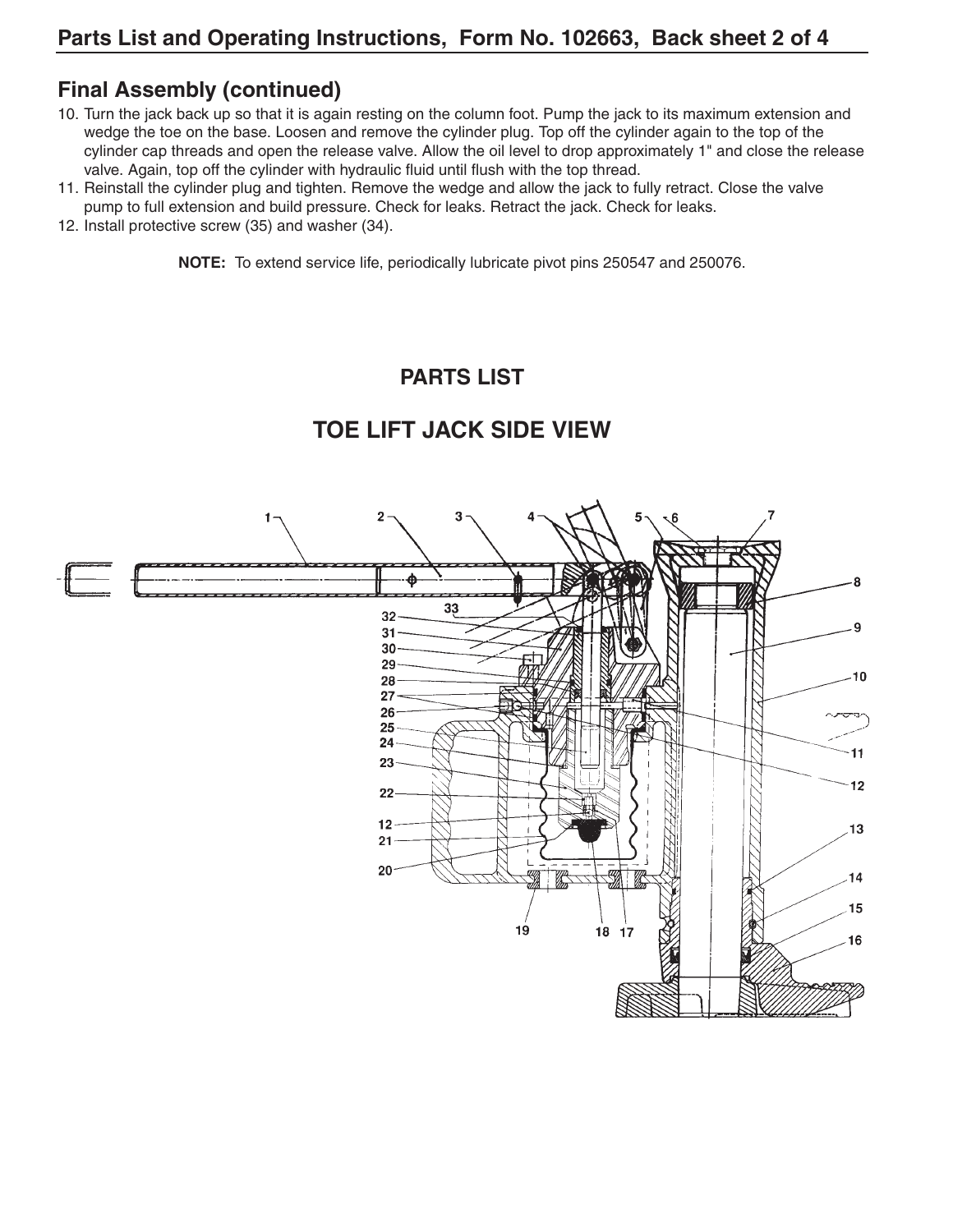## Parts List and Operating Instructions **Form No. 102663**

| Item<br>No.             | Part<br>No.                                                         | No.<br>Req'd | <b>Description</b>                   |
|-------------------------|---------------------------------------------------------------------|--------------|--------------------------------------|
| 1                       | 250072                                                              | 1            | Tube                                 |
| 2                       | ●250546                                                             | 1            | Lever                                |
| 3                       | 250073                                                              | 1            | Straight Pin                         |
| 4                       | ●250547                                                             | 2            | Pin (Lubricate periodically)         |
| 5                       | ●250557                                                             | 1            | Link                                 |
| 6                       | 250558                                                              | 1            | Plug                                 |
| $\overline{7}$          | <b>◆ ⊹250559</b>                                                    | 1            | <b>Special Washer</b>                |
| 8                       | $*$ ₹250582                                                         | 1            | Guide (For J58T)                     |
|                         | †▲250581                                                            | 1            | Guide (For J109T)                    |
| 9                       | *250560                                                             | 1            | Cylinder and Base Plate (For J58T)   |
|                         | †250580                                                             | 1            | Cylinder and Base Plate (For J109T)  |
| 10                      | 250561                                                              | 1            | Body (For J58T)                      |
|                         | 250579                                                              | 1            | Body (For J109T)                     |
| 11                      | <b>∎☆250563</b>                                                     | 1            | Valve                                |
| 12<br>13                | 250087<br>$\blacklozenge$ 7250574                                   | 2<br>1       | Ball<br>O-ring (For J58T)            |
|                         | ❖▲250577                                                            | 1            | O-ring (For J109T)                   |
| 14                      | $\blacklozenge$ 7250060                                             | 1            |                                      |
|                         | ❖▲250105                                                            |              | Retaining Ring (For J58T)            |
|                         |                                                                     | 1            | Retaining Ring (For J109T)           |
| 15                      | $*250064$                                                           | 1            | U-cup (For J58T)                     |
|                         | ❖250109                                                             | 1            | U-cup (For J109T)                    |
| 16                      | ▼250562                                                             | 1            | Toe (For J58T)                       |
|                         | ▲250578                                                             | 1            | Toe (For J109T)                      |
| 17<br>18                | 250088<br><b>∎☆250555</b>                                           | 1<br>1       | Spring<br>Filter                     |
| 19                      | 250068                                                              | 2            | <b>Perforated Rubber Plug</b>        |
| 20                      | <b>∎☆250554</b>                                                     | 1            | Ring                                 |
| 21                      | 250067                                                              | 1            | Bladder (For J58T)                   |
|                         | 250576                                                              | 1            | Bladder (For J109T)                  |
| 22                      | $\stackrel{\scriptstyle\leftrightarrow}{\scriptstyle\times}$ 250090 | 1            | <b>Perforated Screw</b>              |
| 23                      | ☆250553                                                             | 1            | <b>Valve Body</b>                    |
|                         | 24 ♦❖☆250552                                                        | 1            | O-ring                               |
| 25                      | ●250551                                                             | 1            | Piston                               |
| 26                      | 250091                                                              | 1            | Screw                                |
|                         | 27 ♦ ❖☆250086                                                       | 2            | O-ring                               |
|                         | 28 ♦❖☆250085                                                        | 1            | U-cup                                |
|                         | 29 ◆ ❖☆250084                                                       | 1            | $O$ -ring                            |
| 30                      | 250070                                                              | 4            | <b>Screw</b>                         |
| 31                      | ☆250550                                                             | 1            | Pump Barrel                          |
| 32                      | ☆250548                                                             | 1            | <b>Piston Cartridge</b>              |
|                         | 33 ♦ ♦ ☆ 250549                                                     | 1            | Wiper                                |
|                         |                                                                     |              | PARTS INCLUDED BUT NOT SHOWN         |
|                         | 250536                                                              | 2            | Trade Name Decal (For J58T)          |
|                         | 250537                                                              | 1            | Trade Name Decal (For J109T)         |
|                         | 253234                                                              | 1            | Instruction Decal (Oil pivot points) |
| Kay to Rangir Kit No 's |                                                                     |              |                                      |

**Key to Repair Kit No.'s** (See back of sheet 4 of 4 for descriptions of Repair Kits)  $\triangle$  = No. 250591  $\%$  = No. 250595  $\triangle$  = No. 250598  $\text{*} =$  No. 250589  $+ =$  No. 250596  $\text{*} =$  No. 250599  $\blacksquare$  = No. 250592  $\blacktriangledown$  = No. 250597  $\blacktriangledown$  = No. 250602

**Sheet No. 3 of 4**

**Rev 5 Date: 20 May 2003**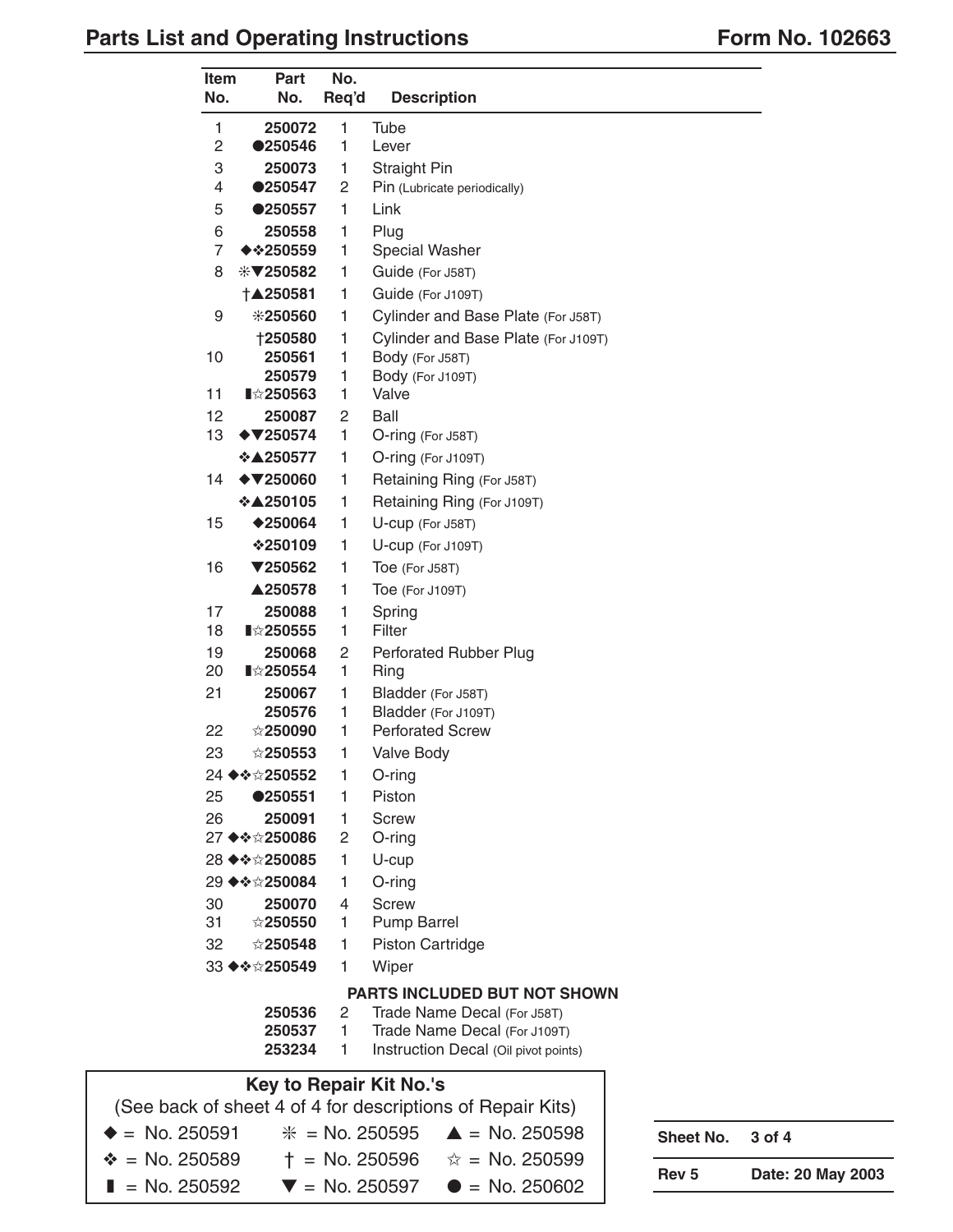

| Item<br>No. | Part<br>No.     | No.<br>Reg'd | <b>Description</b>                 |                                 |
|-------------|-----------------|--------------|------------------------------------|---------------------------------|
|             | 34 ♦❖☆250556    |              | Washer                             |                                 |
| 35          | $\&$ 250540     | 1            | Screw                              | Key to Repair Kit No.'s         |
| 36          | ■250090         |              | <b>Breather Seat</b>               | See back of sheet 4 of 4 for    |
| 37          | <b>∎☆250088</b> |              | Spring                             | descriptions of Repair Kits)    |
| 38          | <b>∎☆250087</b> |              | Ball                               | $\bullet$ = No. 250591          |
| 39          | 250069          |              | Plug                               | $\hat{\mathbf{v}} =$ No. 250589 |
| 40          | ●250564         | 2            | Washer                             | $\blacksquare$ = No. 250592     |
| 41          | ●250076         |              | Hinge Pin (Lubricate periodically) | $\hat{x}$ = No. 250599          |
| 42          | ●250077         | 3            | <b>Nut</b>                         |                                 |
| 43          | ●250545         | 3            | Washer                             | $=$ No. 250602                  |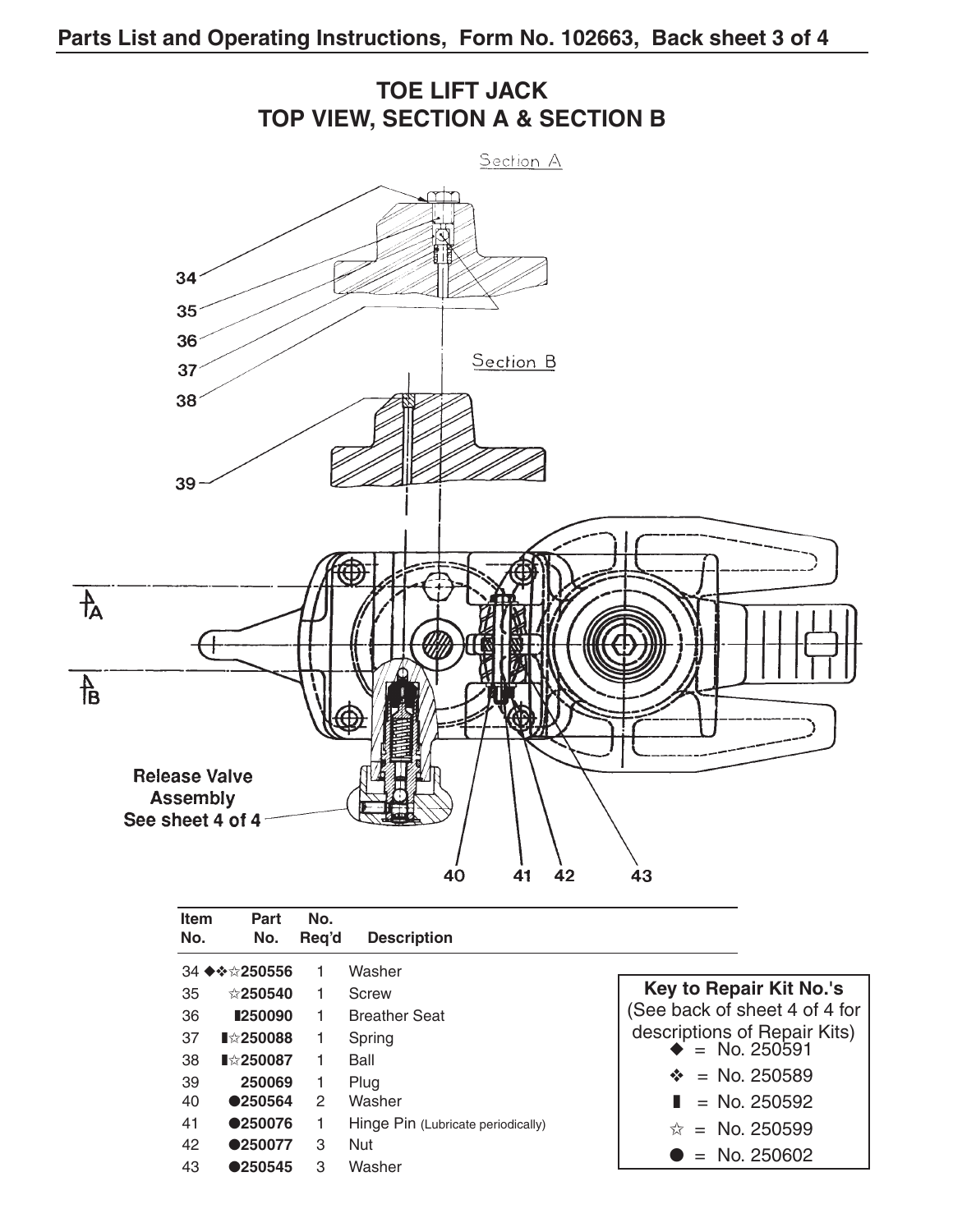# **RELEASE VALVE ASSEMBLY**



| Item<br>No. | Part<br>No.                       | No.<br>Reg'd | <b>Description</b>                 |
|-------------|-----------------------------------|--------------|------------------------------------|
| 44          | <b>◆ <math>\div</math> 250542</b> |              | O-ring                             |
| 45          | 250099                            |              | <b>Retaining Ring</b>              |
| 46          | 250100                            |              | Knob                               |
| 47          | 250543                            |              | Screw                              |
| 48          | 250601                            |              | Release Valve Assembly (For J58T)  |
|             | 250593                            |              | Release Valve Assembly (For J109T) |



**Sheet No. 4 of 4**

**Rev 5 Date: 20 May 2003**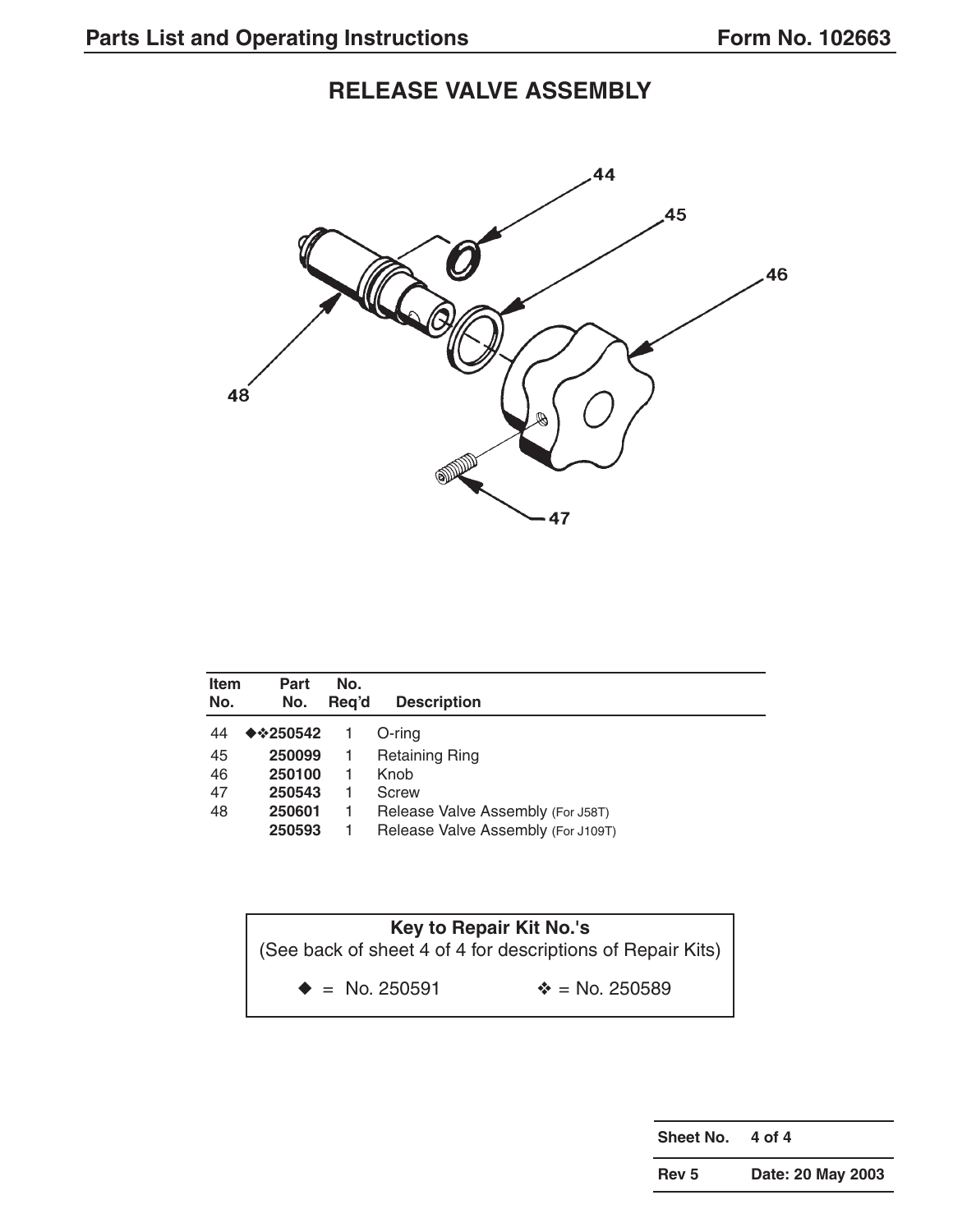## **REPAIR KITS**

#### ◆ **Repair Kit No. 250591 (O-ring Set for J58T)**

Includes:

| 1              | 250084 | O-ring              |
|----------------|--------|---------------------|
| 1              | 250085 | $O$ -ring           |
| 1              | 250542 | O-ring              |
| $\overline{2}$ | 250086 | $O$ -ring           |
| 1              | 250559 | Special Washer      |
| 1              | 250552 | O-ring              |
|                | 250549 | <b>Scraper Ring</b> |
| 1              | 250556 | $O$ -ring           |
|                | 250574 | $O$ -ring           |
| 1              | 250064 | O-ring              |
|                | 250060 | <b>Spring Ring</b>  |
|                |        |                     |

#### ❖ **Repair Kit No. 250589 (O-ring Set for J109T)**

Includes:

| 250084 | $O$ -ring             |
|--------|-----------------------|
| 250085 | O-ring                |
| 250542 | $O$ -ring             |
| 250086 | $O$ -ring             |
| 250559 | <b>Special Washer</b> |
| 250552 | O-ring                |
| 250549 | <b>Scraper Ring</b>   |
| 250556 | O-ring                |
| 250577 | $O$ -ring             |
| 250109 | $O$ -ring             |
| 250105 | <b>Spring Ring</b>    |
|        |                       |

### ❚ **Repair Kit No. 250592**

### **(Filter & Valve for J58T and J109T)**

Includes:

| 250087 | <b>Bearing</b> |
|--------|----------------|
| 250088 | Spring         |
| 250090 | <b>Screw</b>   |
| 250554 | Ring           |
| 250563 | Valve          |
| 250555 | Filter         |
|        |                |

### ❇ **Repair Kit No. 250595**

### **(Complete Column for J58T)**

Includes:

| 1 | 250560 | Cylinder and<br><b>Base Plate</b> |
|---|--------|-----------------------------------|
| 1 | 250582 | Guide                             |

#### **† Repair Kit No. 250596 (Complete Column for J109T)**

Includes:

| 1 | 250580 | Cylinder and      |
|---|--------|-------------------|
|   |        | <b>Base Plate</b> |
| 1 | 250581 | Guide             |

### ▼ **Repair Kit No. 250597 (Toe for J58T)**

| Includes: |        |             |
|-----------|--------|-------------|
|           | 250562 | Toe         |
| 1         | 250060 | Spring Ring |
| 1         | 250582 | Guide       |
| 1         | 250574 | $O$ -ring   |

### ▲ **Repair Kit No. 250598 (Toe for J109T)**

| Includes: |        |             |
|-----------|--------|-------------|
|           | 250578 | Toe         |
| 1         | 250105 | Spring Ring |
| 1         | 250581 | Guide       |
| 1         | 250577 | $O$ -ring   |

#### ✩ **Repair Kit No. 250599**

#### **(Complete Pump Barrel for J58T & J109T)**

| Includes:      |        |                       |
|----------------|--------|-----------------------|
|                | 250550 | <b>Barrel of Pump</b> |
|                | 250548 | Sleeve                |
| 1              | 250084 | O-ring                |
| 2              | 250090 | Screw                 |
| 1              | 250555 | Filter                |
| 1              | 250554 | Retaining Ring        |
|                | 250540 | Plug                  |
|                | 250556 | O-ring                |
|                | 250085 | O-ring                |
|                | 250549 | O-ring                |
| 2              | 250086 | O-ring                |
| 1              | 250553 | Valve Body            |
| 1              | 250552 | O-ring                |
| 2              | 250087 | Ball                  |
| $\overline{2}$ | 250088 | Spring                |
|                | 250563 | Valve                 |
|                |        |                       |

### ● **Repair Kit No. 250602**

### **(Assembled Lever for J58T & J109T)**

| 250546 | Lever  |
|--------|--------|
| 250551 | Piston |
| 250557 | Link   |
| 250547 | Pin    |
| 250076 | Pin    |
| 250545 | Washer |
| 250077 | Nut    |
| 250564 | Washer |
|        |        |